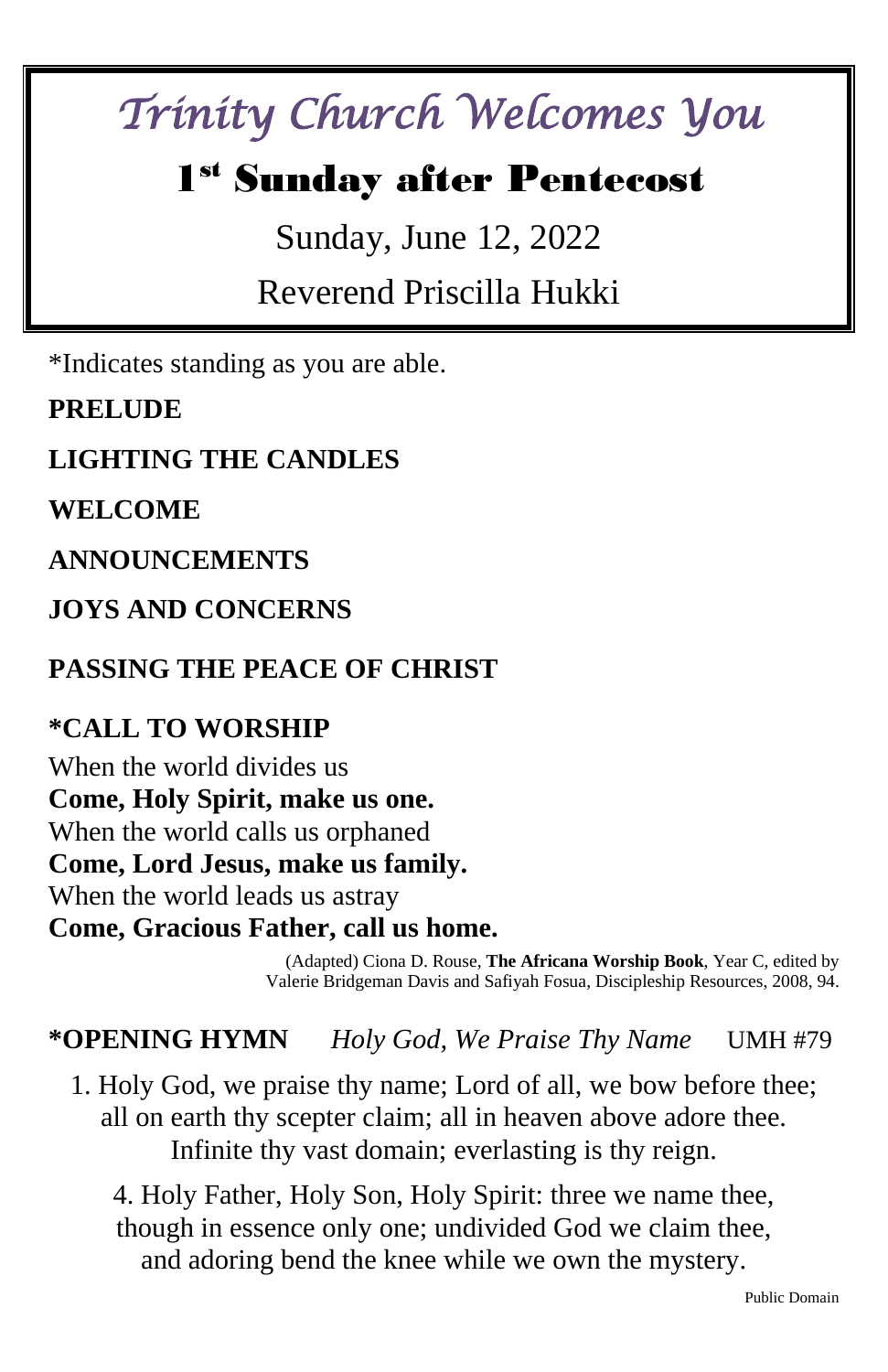#### **OPENING PRAYER**

Almighty God, you give us the joy of celebrating our Lord's resurrection. Give us also the joys of life in your service, and bring us at last to the full joy of life eternal; through Jesus Christ our Lord. **Amen.**

#### **FIRST READING** *Romans 5: 1-5*

<sup>1</sup>Therefore, since we are justified by faith, we have peace with God through our Lord Jesus Christ, <sup>2</sup>through whom we have obtained access to this grace in which we stand; and we boast in our hope of sharing the glory of God. <sup>3</sup>And not only that, but we also boast in our sufferings, knowing that suffering produces endurance, <sup>4</sup> and endurance produces character, and character produces hope, <sup>5</sup> and hope does not disappoint us, because God's love has been poured into our hearts through the Holy Spirit that has been given to us.

God's Word for God's People

**PSALM** *Psalm 8* (read responsively)

 $1$ O LORD our Lord, how majestic is your name in all the earth!— <sup>2</sup>**you whose glory is chanted above the heavens out of the mouths of infants and children; you have set up a fortress against your enemies, to silence the foe and avenger.**

<sup>3</sup>When I consider your heavens, the work of your fingers, the moon and the stars you have set in their courses,

#### <sup>4</sup>**what are mere mortals that you should be mindful of them, human beings that you should care for them?**

 $5$ Yet you have made them little less than divine; with glory and honor you crown them.

<sup>6</sup>**You have made them rule over the works of your hands; you have put all things under their feet:**

<sup>7</sup>all flocks and cattle, even the wild beasts of the field,

8 **the birds of the air, the fish of the sea, and whatever passes along the paths of the sea.**

<sup>9</sup>O LORD our Lord, how majestic is your name in all the earth!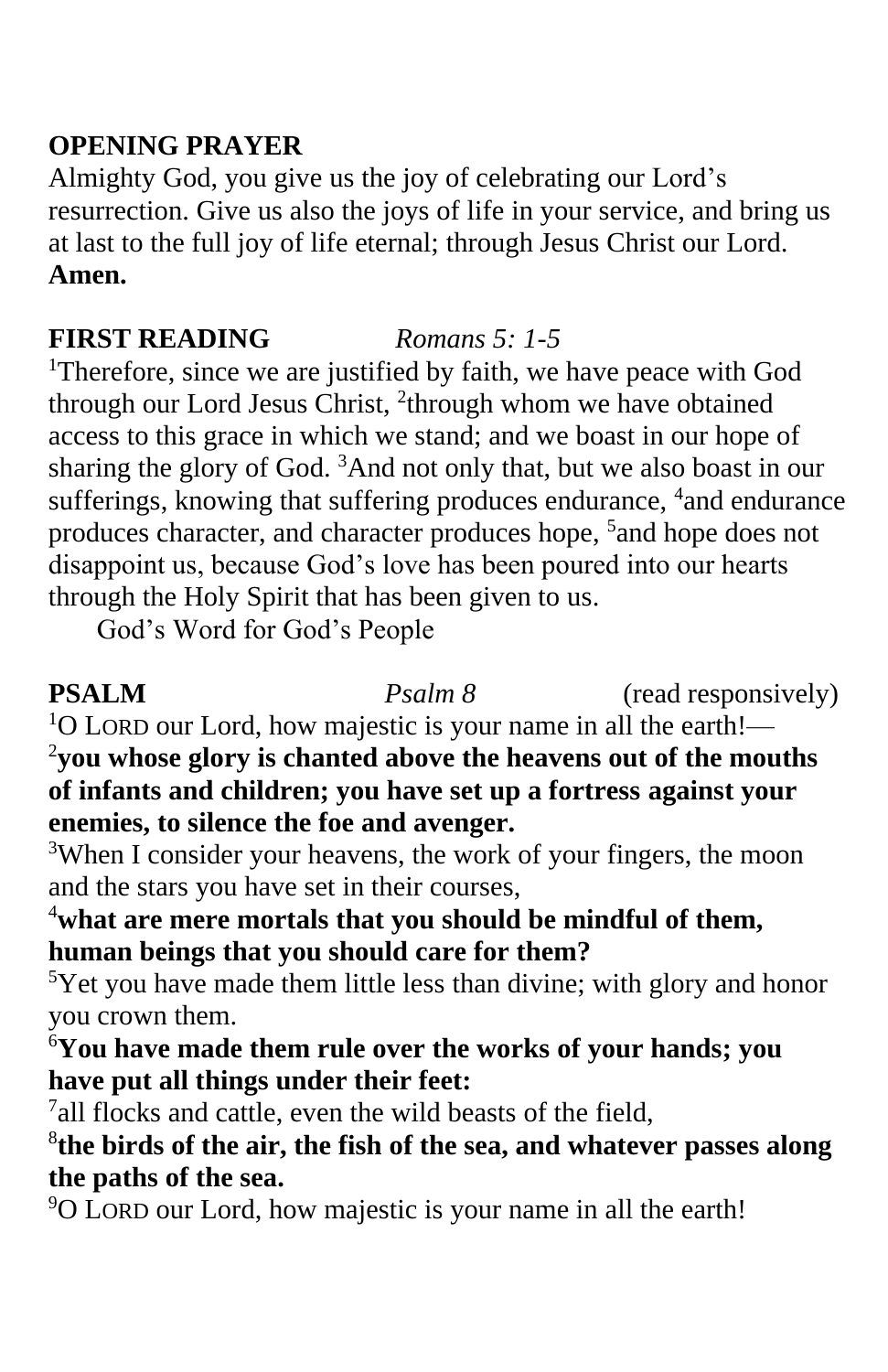#### **\*GOSPEL READING** *John 16: 12-15*

[Jesus said,]  $12 \cdot$  [I still have many things to say to you, but you cannot bear them now. <sup>13</sup>When the Spirit of truth comes, he will guide you into all the truth; for he will not speak on his own, but will speak whatever he hears, and he will declare to you the things that are to come. <sup>14</sup>He will glorify me, because he will take what is mine and declare it to you. <sup>15</sup>All that the Father has is mine. For this reason I said that he will take what is mine and declare it to you."

The Gospel of the Lord

#### **SERMON Pastor Priscilla**

**HYMN** *How Majestic Is Your Name* (2x) TFWS #2023

O Lord, our Lord, how majestic is your name in all the earth. O Lord, our Lord, how majestic is your name in all the earth.

O Lord, we praise your name. O Lord, we magnify your name: Prince of Peace, mighty God; O Lord God Almighty.

© 1981 Meadowgreen Music Co. CCLI #729549

#### **\*APOSTLES' CREED**

I believe in God, the Father almighty, creator of heaven and earth. I believe in Jesus Christ, his only Son, our Lord. He was conceived by the power of the Holy Spirit and born of the virgin Mary. He suffered under Pontius Pilate, was crucified, died, and was buried. He descended to the dead. On the third day he rose again. He ascended into heaven, and is seated at the right hand of the Father. He will come again to judge the living and the dead. I believe in the Holy Spirit, the holy catholic Church, the communion of saints, the forgiveness of sins, the resurrection of the body, and the life everlasting. Amen

#### **PRAYER HYMN** *More Precious Than Silver (2x)* TWFS #2065

Lord, you are more precious than silver. Lord, you are more costly than gold.

Lord, you are more beautiful than diamonds, and nothing I desire compares with you.

© 1980 Integrity's Hosanna! Music. CCLI #729549

#### **PASTORAL PRAYER**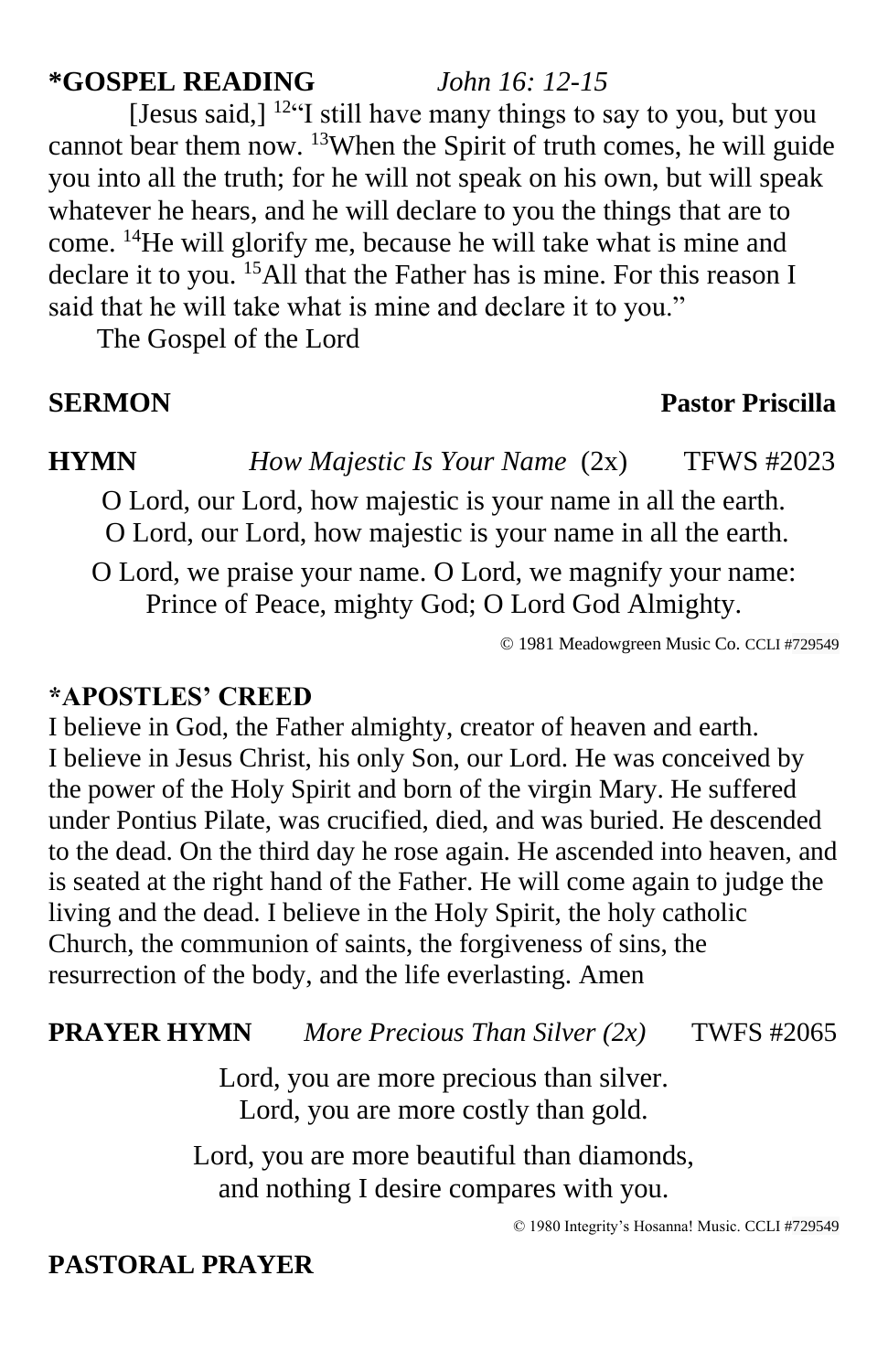### **INVITATION TO CONFESSION**

Christ the Lord invites to his table all who love him, who earnestly repent of their sin and seek to live in peace with one another. Therefore, let us confess our sin before God and one another.

### **CONFESSION AND PARDON**

Lord, we confess that we have not always listened to you. We worry about trivial things and crowd out your cry. Lord, we confess that we're not eager to hear what you have to say to us. We think we know a better way to do most everything. Lord, we confess that we've ignored your Holy Spirit more than once today. Lord, we confess our faults as ask you to speak to us again. Send your Spirit of Truth and speak to all that is false within us. We will receive your words and follow your ways.

*Kwasi Kena, The Africana Worship Book, Year C, edited by Valerie Bridgeman Davis and Safiyah Fosua, Discipleship Resources, 2008, 159.*

+In the name of the Father and of the Son and of the Holy Spirit, your sins are forgiven through the mercy of our gracious God who frees us from fear for faith, from hatred for love, from darkness for light. **Amen.**

### **OFFERING**

We appreciate your support of the work of the church through your tithes and offerings. Please place all offerings in the plate by the entrance to the sanctuary. (A reminder: Checks or envelopes for Grace will go to Grace. Loose cash will go with Trinity's offering.) The question remains for each of us, apart from this continued support, how, and what, else am I called to give for the sake of the world? Let us prayerfully discern what is ours to keep, and where the rest shall be given.

**\*OFFERING** *Praise God, From Whom All Blessings Flow* 

**Praise God, from whom all blessings flow; Praise Him, all creatures here below; Praise Him above, ye heavenly host; Praise Father, Son, and Holy Ghost. Amen.**

### **\*WORDS OF INSTITUTION**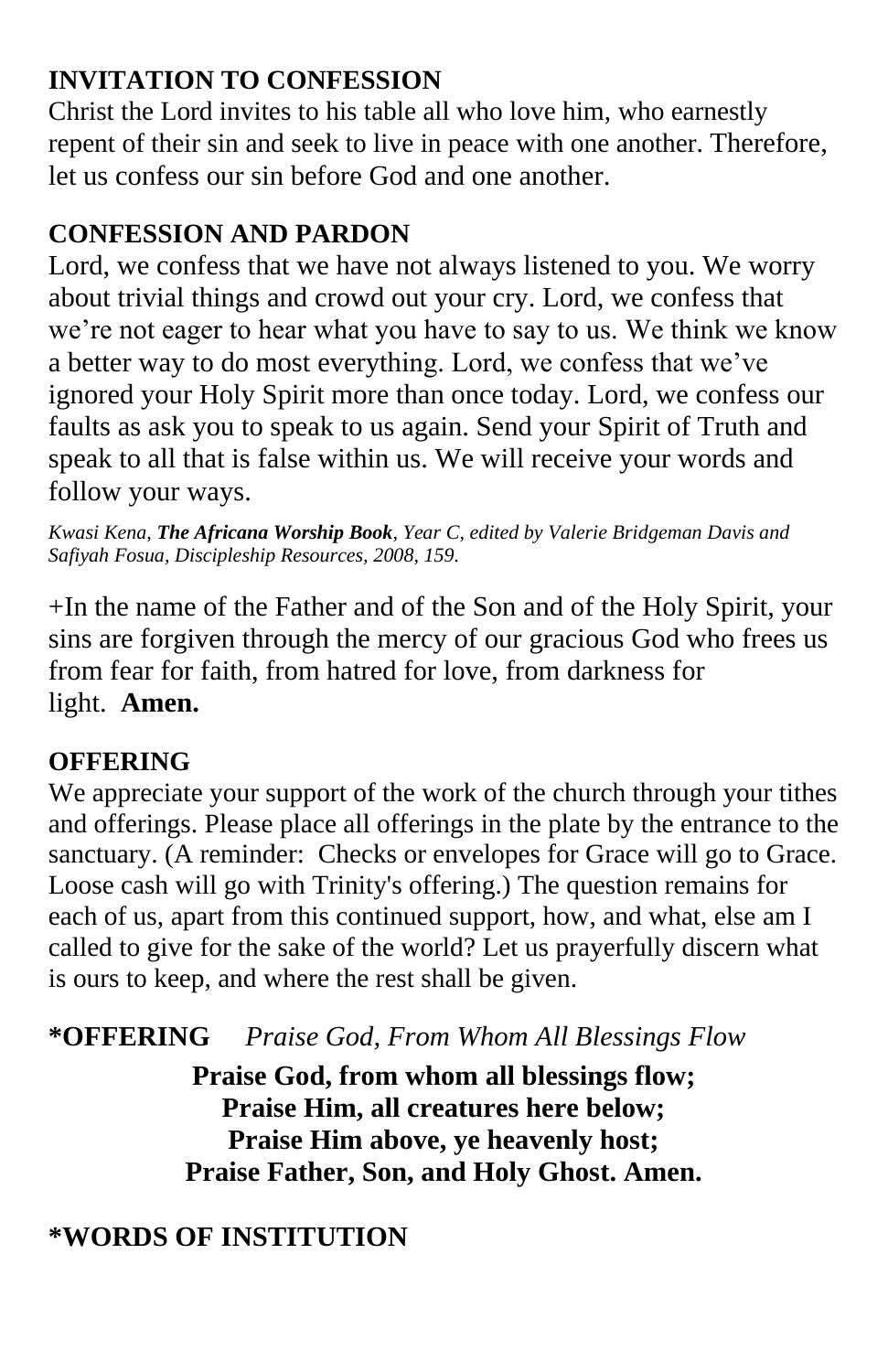#### **THE LORD'S PRAYER**

**Our Father, who art in heaven, hallowed be Thy name, Thy kingdom come, Thy will be done, on earth as it is in heaven. Give us this day our daily bread and forgive us our sins, as we forgive those who sin against us. And lead us not into temptation, but deliver us from evil, for Thine is the kingdom and the power and the glory forever. Amen.**

#### **HOLY COMMUNION**

The risen Christ invites us to this table. Come, eat and be satisfied. The Body & Blood of Christ given for you. **Amen.**

#### **PRAYER AFTER COMMUNION**

**Eternal God, we give you thanks for this holy mystery in which you have given yourself to us. Grant that we may go into the world in the strength of your Spirit, to give ourselves for others, in the name of Jesus Christ our Lord. Amen.**

**\*HYMN** *Holy, Holy, Holy! Lord God Almighty* UMH #64 1. Holy, holy, holy! Lord God Almighty! Early in the morning our song shall rise to thee. Holy, holy, holy! Merciful and mighty, God in three persons, blessed Trinity! 3. Holy, holy, holy! Though the darkness hide thee, though the eye of sinful man thy glory may not see, only thou art holy; there is none beside thee, perfect in power, in love and purity. 4. Holy, holy, holy! Lord God Almighty! All thy works shall praise thy name, in earth and sky and sea. Holy, holy, holy! Merciful and mighty, God in three persons, blessed Trinity.

Public Domain